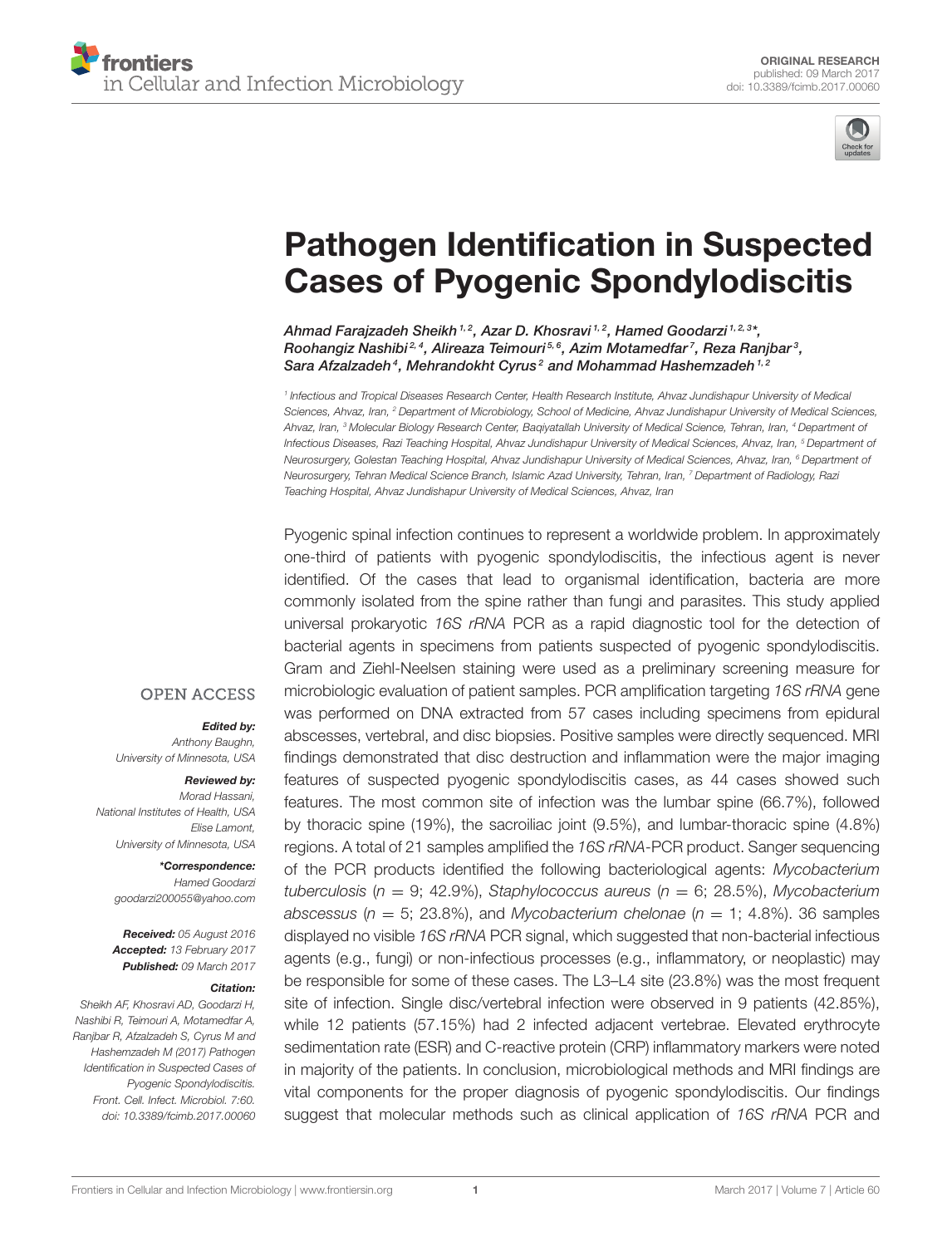sequencing may be useful as adjunctive diagnostic tools for pyogenic spondylodiscitis. The rapid turnaround time of *16S rRNA* PCR and sequencing submission and results can potentially decrease the time to diagnosis and improve the therapeutic management and outcome of these infections. Although *S. aureus* and *M. tuberculosis* were the most common causes of pyogenic spinal infections in this study, other infectious agents and non-infectious etiologies should be considered. Based on study results, we advise that antibiotic therapy should be initiated after a definitive etiological diagnosis.

Keywords: MRI, pyogenic spondylodiscitis, biopsy, polymerase chain reaction, bacterial agents

# INTRODUCTION

Pyogenic spinal infection continues to be a worldwide problem. Pyogenic spinal infection represents a rare but broad spectrum of diseases such as pyogenic spondylitis, spondylodiscitis (vertebral osteomyelitis), septic discitis, and epidural abscess. Infection is often spontaneous and hematogenous in origin but can also occur after invasive spinal surgery [\(Lecouvet et al., 2004;](#page-6-0) [Duarte and Vaccaro, 2013\)](#page-6-1). There is still inadequate knowledge about all risk factors, clinical features, diagnostic methods, and appropriate treatment for adults with spondylodiscitis [\(Cebrian Parra et al., 2012;](#page-6-2) Lopez-Duran Stern and Leon Serrano, [2012\)](#page-6-3). Known significant predisposing factors that could contribute to spinal infections include previous spine surgery, a distant infectious focus, diabetes mellitus, advanced age, intravenous drug use, HIV infection, immunosuppression, oncologic history, and renal failure [\(Duarte and Vaccaro, 2013\)](#page-6-1). Pyogenic spondylodiscitis diagnosis is typically made on the basis of clinical symptoms, serological and hematological laboratory data, radiological findings, and employing other laboratory procedures on tissue samples including microbiological culture, histology, and molecular analyses. Although clinical findings and serological laboratory data are sensitive, they lack diagnostic specificity for pyogenic spondylodiscitis. Radiological findings, especially magnetic resonance imaging (MRI), may show specific changes in some pyogenic spondylodiscitis cases, but provide no information about the etiological agent [\(Sobottke et al.,](#page-7-0) [2008;](#page-7-0) [Zimmerli, 2010\)](#page-7-1). Since the spectrum of etiologic agents is diverse, the definitive diagnosis of the causative agent is through microbiologic culture or other rapid identification tests. Exact determination of the agent is required to optimize effective therapy, which improves the outcome of the disease in most patients [\(Gouliouris et al., 2010\)](#page-6-4). Moreover, welltimed and appropriate antimicrobial therapy is essential to prevent prolonged suffering and severe complications (Meredith et al., [2012\)](#page-6-5). However, microbiological diagnosis may fail due to antibiotic treatment before tissue sampling or difficulty in culturing the causative agent [\(Chelsom and Solberg, 1998;](#page-6-6) Butler et al., [2006\)](#page-6-7). In fact, the etiological agent is never identified in approximately one-third of pyogenic spondylodiscitis cases [\(Govender, 2005\)](#page-6-8). Since appropriate antibiotic selection is often difficult, broad spectrum antibiotic are usually administered in culture-negative cases. Inappropriate antibiotic use can result in prolonged hospital stays and increased costs, but it can also have adverse consequences on the patient's prognosis.

Diagnosis of the disease as well as identification of its causative agent is still in its early stages. The utility of molecular methods for the detection of pathogenic agents in pyogenic spondylodiscitis has recently been enhanced by the use of various rapid PCR techniques that have increased sensitivity compared to culture and clinical observations [\(Kobayashi et al., 2005,](#page-6-9) [2009\)](#page-6-10).

Of the cases that do lead to organismal identification, bacteria are more commonly isolated from the spine rather than fungi or parasites. S. aureus, M. tuberculosis, Brucella spp., Gramnegative and anaerobic bacteria are among the most common pathogens recovered from pyogenic discitis and spinal infections [\(Lecouvet et al., 2004\)](#page-6-0). Symptoms related to these infections are typically regarded as an outcome of recurring disc projection and an unsatisfactory operation, leading to treatment difficulty and permanent damage [\(Hamdan, 2012\)](#page-6-11). Diagnosis is often difficult, as no specific signs or symptoms are present. Additionally, other possibilities such as rarity of the disease which often causes delays in diagnosis after the initial onset of symptoms and the high frequency of low back pain in the general population should also be considered [\(Glaudemans et al., 2012\)](#page-6-12).

In this work, we evaluated Erythrocyte Sedimentation Rate (ESR) and C- reactive protein (CRP) as sensitive markers, and MRI as preliminary evaluation tools for spinal infections. Causative agents were then confirmed by 16S rRNA sequence analysis.

# MATERIALS AND METHODS

# Clinical Specimen's Preparation

This study included a total of 57 suspected spondylodiscitis patients referred by 3 centers in Ahvaz, Iran (Arvand, Golestan and Razi teaching hospitals) from January 2014 to June 2015. Vulnerable adults were not included in this study. Enrolled patients included 40 men and 17 women, with mean age of 49 years (ranged from 24 to 72 years), 5 patients had a neurosurgical operation and 52 suspected cases of pyogenic spondylodiscitis with spontaneous discitis. Inclusion criteria were as follows: (1) clinical symptoms suspected of discitis (back pain on physical activities and no alleviation of pain with rest); (2) MRI features compatible with disc space infection and infectious spondylodiscitis (vertebral end plate destruction, disc inflammation, and presence of necrosis or pus in the disc space and paraspinal soft tissues and epidural spaces); and (3) Cardinal and para-clinical features including elevated ESR (reference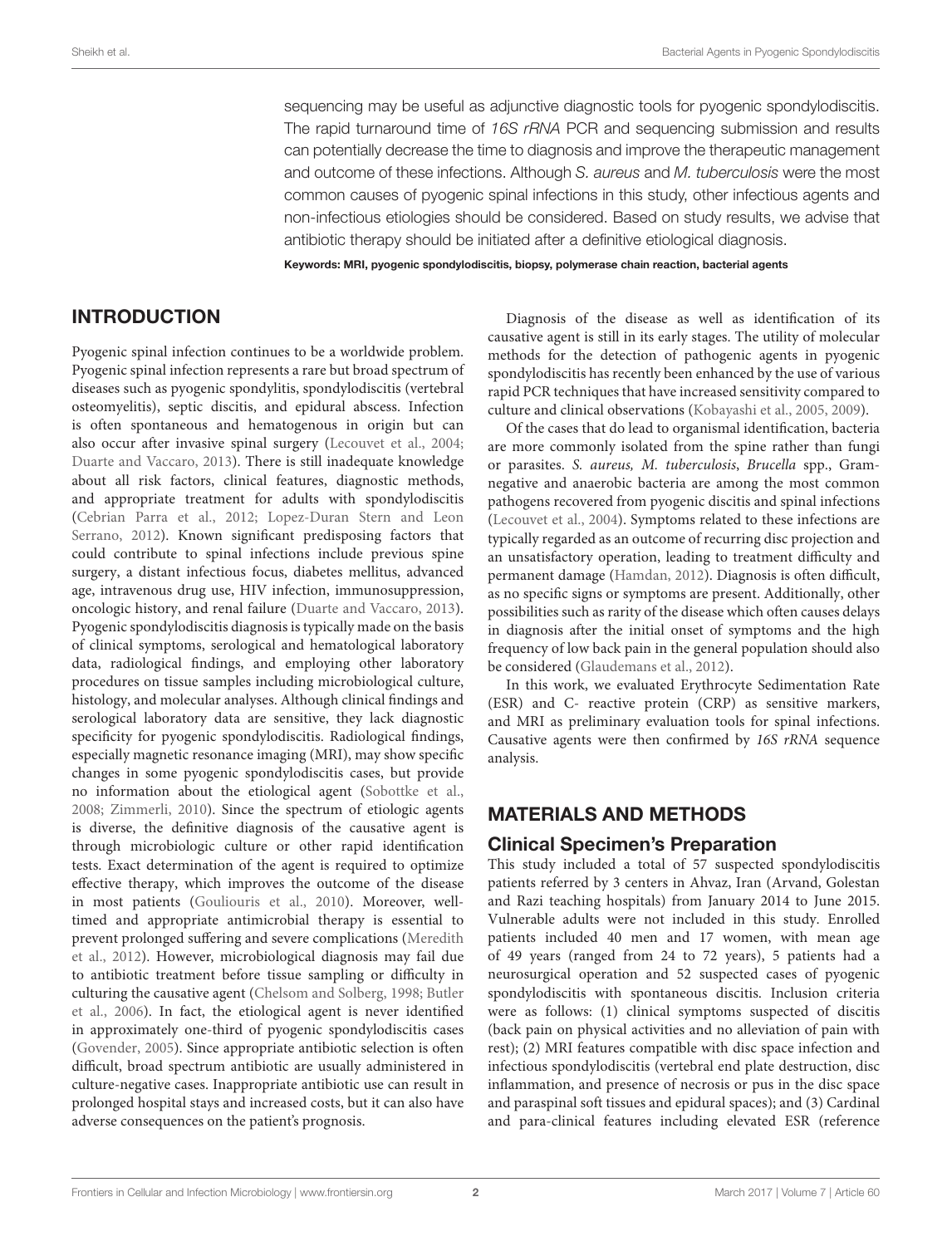range 0–20 mm/h), elevated CRP (reference range 0–10 mg/l), and presence of inflammatory signs such as fever (above 38◦C) [\(Hamdan, 2012;](#page-6-11) [Meredith et al., 2012;](#page-6-5) [Lee, 2014\)](#page-6-13).

For bacteriological analysis, samples were taken by puncture or biopsy from affected area of disc space, epidural abscess, or vertebral body by radiologist or neurosurgeon under sterile conditions [\(Lecouvet et al., 2004\)](#page-6-0). Particular attention was paid to the following variables in patient medical history: Gender, age, and date of onset of discitis, and history of conditions such as surgery, sepsis, and back pain.

# Microbiologic Analyses

#### Isolation of Bacteria

Each sample was divided into two equal portions for staining and molecular procedures. Gram and Ziehl-Neelsen staining were used as preliminary screening measures in patient samples. The remaining sample was stored at −70◦C for 16S rRNA PCR.

## Molecular Identification of Bacteria

This study applied universal prokaryotic 16S rRNA PCR as a rapid diagnostic for the detection of bacterial agents in samples from patients suspected of pyogenic spondylodiscitis. PCR was performed under strict conditions. All pre- and post-PCR manipulations were performed in separate designated rooms with sterilized pipetting tools to prevent contamination of the samples with foreign DNA. Also, DNA-free tools were used for the pre-amplification steps and further irradiated by ultraviolet (UV) light to avoid causing false-positive results.

#### PCR Assay

The genomic DNA was extracted by High Pure PCR Template preparation kit (Roche, Germany).

Sample DNA was PCR amplified for 16S rRNA genes (1500 bp) using universal primers pA (5′ -AGAGTTTGATCC TGGCTCAG-3′ ) and pI (5′ -TGCACACA-GGCCACAAGGGA-3 ′ ) as described by [Rogall et al. \(1990\)](#page-6-14). DNA amplification was performed in a thermocycler nexus gradient (Eppendorf, Germany), in a final volume of  $25 \mu l$  containing 10x PCR buffer, 1.5 mM Mg Cl<sub>2</sub>, 10 mM dNTPs,  $0.5 \mu$ M of each primer, 1.5 U super Taq polymerase and  $5 \mu l$  of template DNA. The cycling parameters included: Initial denaturation at 95◦C for 5 min, 35 cycles of denaturation at 95◦C for 30 s, annealing at 65◦C for 1 min, and extension at 72◦C for 1 min and a further step of final extension at 72◦C for 7 min. The amplified products were subjected to electrophoresis on 2% agarose gel, stained with 0.5µg/µl ethidium bromide (Qiagen, Germany) and analyzed under UV light in a gel documentation system (Protein Simple, San Jose, CA, USA). A 100 bp DNA ladder was used as a size marker (Roche, Germany).

The amplified PCR products of 16S rRNA gene for each isolate were purified with the Gene JETTM Gel Extraction Kit (Fermentas, Lithuania) according to manufacturer's instructions. The sequences of the products were determined using an ABI PRISM 7700 Sequence Detection System (Applied Biosystems, Foster City, Calif.) according to the standard protocol of the supplier.

## Analysis of Sequence Data

The obtained sequences for each isolate were aligned separately and compared with all existing relevant sequences retrieved from GenBank database using MEGA6 program [\(Jeon et al., 2005;](#page-6-15) [Tamura et al., 2007\)](#page-7-2). Percentages of similarity between sequences of 16S rRNA gene were determined by comparing sequences search to an in-house database of 16S rRNA genes region sequences. One sample with positive PCR result was previously sequenced by the Bioneer Company, Korea (confirmed for M. tuberculosis) and used as positive control, while distilled water was used as a negative control.

# Statistical Analysis

Comparison of differences for categorical data performed by the Chi-square with Fishers' exact test.

# RESULTS

# Clinical Presentation

Low back pain, muscle spasm, local tenderness, fever, limitation of motion, inability to bend, weight loss, and avoiding any movements were the initial clinical findings. None of the patients were immunocompromised, 5 patients had a neurosurgical operation and co-morbidity diseases were seen in 12 cases of 21 patients comprising 4 patients with diabetes mellitus (19%), 4 patients with tuberculosis (TB) (19%), and 2 patients with renal failure (9.5%). Paravertebral, paraspinal and epidural abscess were detected by MRI only in 5 patients (23.8%). None of the patients were under non-steroidal anti-inflammatory treatment, but 4 patients had received empiric intravenous antibiotic therapy against the most common bacterial agents for spondylodiscitis. Elevated ESR was a useful marker for the diagnosis, which was between 37 and 110 mm/h; also a raised CRP between 10 and 51 mg/l was a constant result. Mean WBC count was  $9,514$  cells/ $\mu$ L (range 4,400-19,300); 14 patients had lower than 10,000 cells/ $\mu$ L, while only 7 patients had over 10,000 cells/µL. The WBC count were not useful and not an important diagnostic criteria, due to its low sensitivity.

Of 9 spinal TB cases, 1 patient died because of chronic renal failure (CRF), and diabetes mellitus.

## MRI

MRI was done in all patients with very significant findings 44/57 (77.2%) and clearly demonstrated the presence and location of any abscess, vertebral body involvement with destruction and inflammation in several cases. Based on the MRI findings and PCR results, the organisms responsible for the spondylodiscitis infections were identified as M. tuberculosis (**[Figure 1A](#page-3-0)**), S. aureus (**[Figure 1B](#page-3-0)**), and M. abscessus (**[Figure 1C](#page-3-0)**). MRI results demonstrated that disc destruction and inflammation were the major clinical features of suspected pyogenic spondylodiscitis cases. Among the 36 cases with negative PCR assay, vertebral body involvement wasn't detected in 13/36 (36.1%) by MRI. The most common site of infection was the lumbar spine (66.7%), followed by thoracic (19%), sacroiliac joint (9.5%), and lumbarthoracic spine (4.8%) regions. The patients' data are summarized in **[Table 1](#page-4-0)**. **[Figure 2](#page-5-0)** represents a summary of the location of the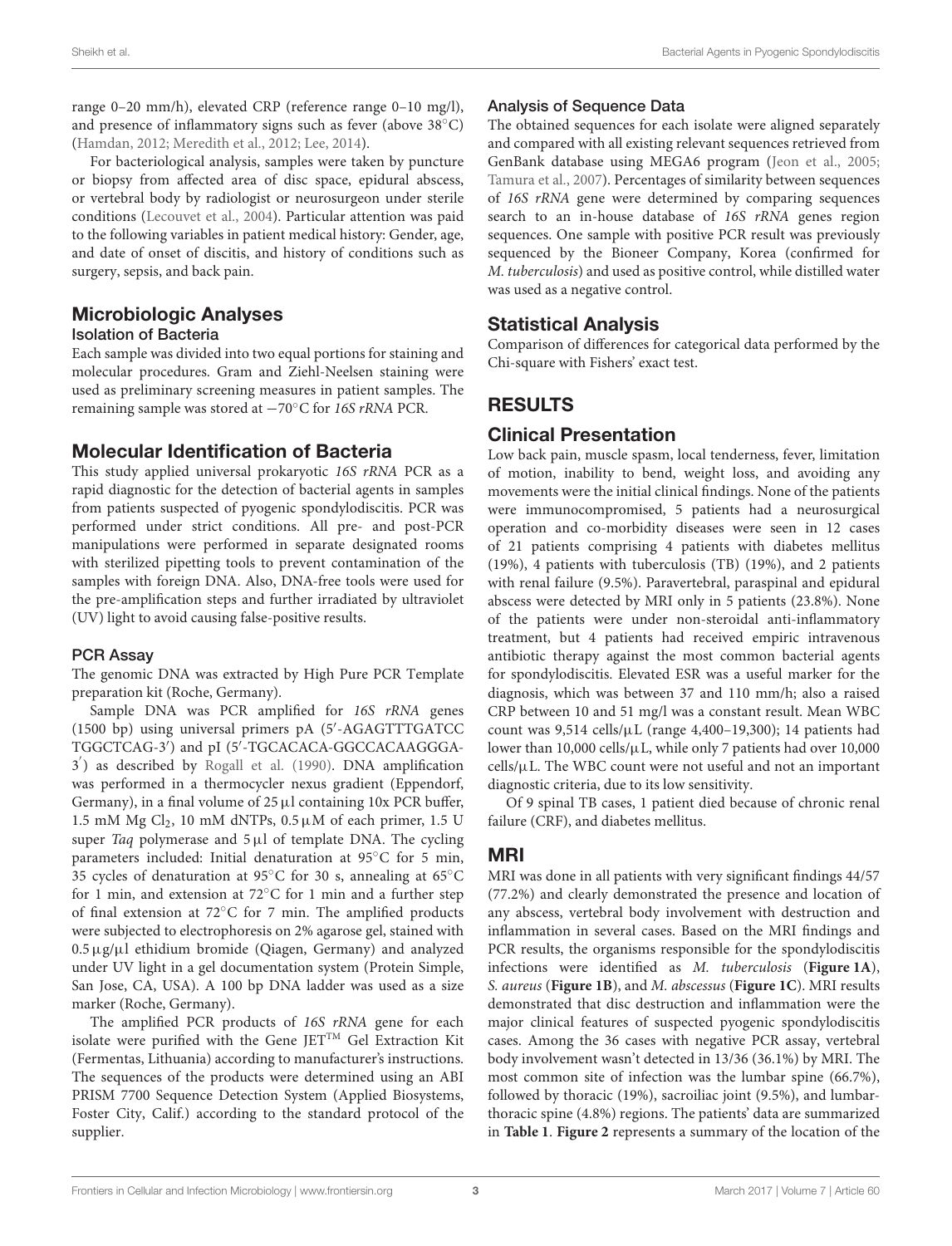

<span id="page-3-0"></span>lesions identified by imaging among the patients with positive PCR products.

## Microscopic Analysis

By microscopic analysis, using Gram and Ziehl Neelsen staining, only 9 out of 57 samples were positive and diagnosed as bacterial agents (Gram positive cocci revealed in 5 samples and 4 samples were positive for acid fast bacilli).

#### Molecular and Sequencing Analysis

In order to confirm the preliminary diagnosis of spondylodiscitis by radiological examination, 16S rRNA-PCR based sequencing analysis was used, and a total of 21 samples were PCR positive. Based on sequences of the PCR products, three representative cases of spondylodiscitis with molecular confirmation of the causative agents are shown in **[Figures 1A–C](#page-3-0)**. The nucleotide sequences were compared pairwise for similarity in BLAST search tool. Sanger sequencing of the 16S rRNA gene identified the following bacteriological agents: *M. tuberculosis* ( $n = 9$ ; 42.9%), S. aureus ( $n = 6$ ; 28.5%), M. abscessus ( $n = 5$ ; 23.8%), and *M. chelonae* ( $n = 1$ ; 4.8%). 36 samples displayed no visible 16S rRNA PCR signal, which suggests that non-bacterial infectious agents (e.g., fungi) or non-infectious processes (e.g., Inflammatory, or neoplastic) may be responsible for some of these cases. The L3–L4 site (23.8%) was the most frequent site of infection. Single disc/vertebral infection was observed in 9 patients (42.85%), while 12 patients (57.15%) had 2 infected adjacent vertebrae. Elevated ESR and CRP serological markers were noted in the all of patients with PCR positive products.

## **DISCUSSION**

Pyogenic spondylodiscitis is identified usually by clinical symptoms, serological and hematological laboratory data, radiological findings, microbiological culture, histology, and molecular biology analyses. Culture is the gold standard method for the diagnosis of spinal infections, although it is time-consuming especially in case of slow-growing pathogens. In order to expedite the rapid diagnosis of spinal infection, molecular methods have been recently applied by the use of various PCR and real time PCR techniques [\(Choe et al., 2014\)](#page-6-16).

In the present study concordant to other reports [\(Butler et al.,](#page-6-7) [2006;](#page-6-7) [Frangen et al., 2006;](#page-6-17) [Tsiodras and Falagas, 2006\)](#page-7-3), there was a 2–6 month delay between onset of the first symptoms and accurate diagnosis of spondylodiscitis, mainly due to the low specificity of clinical signs and symptoms, which can lead to tragic outcomes in some cases. The disease is usually observed in patients aged over 50 years, and in our study, 60.9% of the patients were older than 50 years with a mean age of 49 years. Spondylodiscitis may be associated with an epidural abscess or granulation tissue in 25–50% of cases [\(Turgut, 2008\)](#page-7-4). In our study, 5 cases (23.8%) were associated with abscess that could be caused by either direct extension from spondylodiscitis or inoculation from an invasive spinal procedure. Based on a previous study, about 5% of patients with spinal epidural abscesses die, usually because of uncontrolled meningitis, sepsis or other underlying illnesses [\(Shioya et al., 2012\)](#page-6-18). In our study, only 1 death (4.35%) occurred due to renal failure in a diabetic patient with spinal tuberculosis. In the present study, local back pain, fever, limitation of motion, and localized tenderness near the affected area were the most common symptoms in spondylodiscitis patients. Additionally, CRP and ESR also significantly rose in all patients. Although CRP and ESR are considered as non-specific parameters for inflammation, these are among the useful diagnostic and prognostic tests to support clinical diagnosis of spondylodiscitis, and are of value in the follow-up treatment. ESR, as an inflammatory index, is reported to be always high in spinal infection. The mean ESR was 84.5 mm/h in a Malaysian report [\(Dharmalingam, 2004\)](#page-6-19), and 48 mm/h in an Iranian study conducted on a period 1971 and 1995 [\(Jabalameli and Ameri, 1998\)](#page-6-20), while in the present study, the mean ESR was 70.4 mm/h, higher than that of the previous report from Iran. In contrast, the WBC count (reference range 4,000–  $10,000$  cell/ $\mu$ L) was not a very useful inflammatory marker. The mean of WBC count was 9,514 cells/µL (4,400–19,300) and 14 patients had a WBC count lower than  $10,000$  cells/ $\mu$ L, while only 7 patients had over 10,000 cells/µL.

MRI is reported as the most sensitive and specific test for preliminary detection of spondylodiscitis [\(Meredith et al.,](#page-6-5) [2012\)](#page-6-5). In this work, radiologic findings were also compatible with disc space infection (confirmed by PCR technique). Although vertebral infection could be diagnosed by MRI, typical features such as disc space narrowing, end plates attrition, and calcification of the annulus around the affected disc usually become visible only in the late stage of the disease. Postoperative spinal infections are usually diagnosed by microbiologic methods (Gram and Ziehl neelsen staining, culture, etc). However, in some spinal infections such as tuberculous disc infection with associated non-specific clinical signs, definitive diagnosis can be difficult, which may cause delays in effective treatment.

Although the diagnosis of spondylodiscitis is commonly based on clinical data, recent introduction of molecular methods including PCR technique allows a more accurate diagnosis.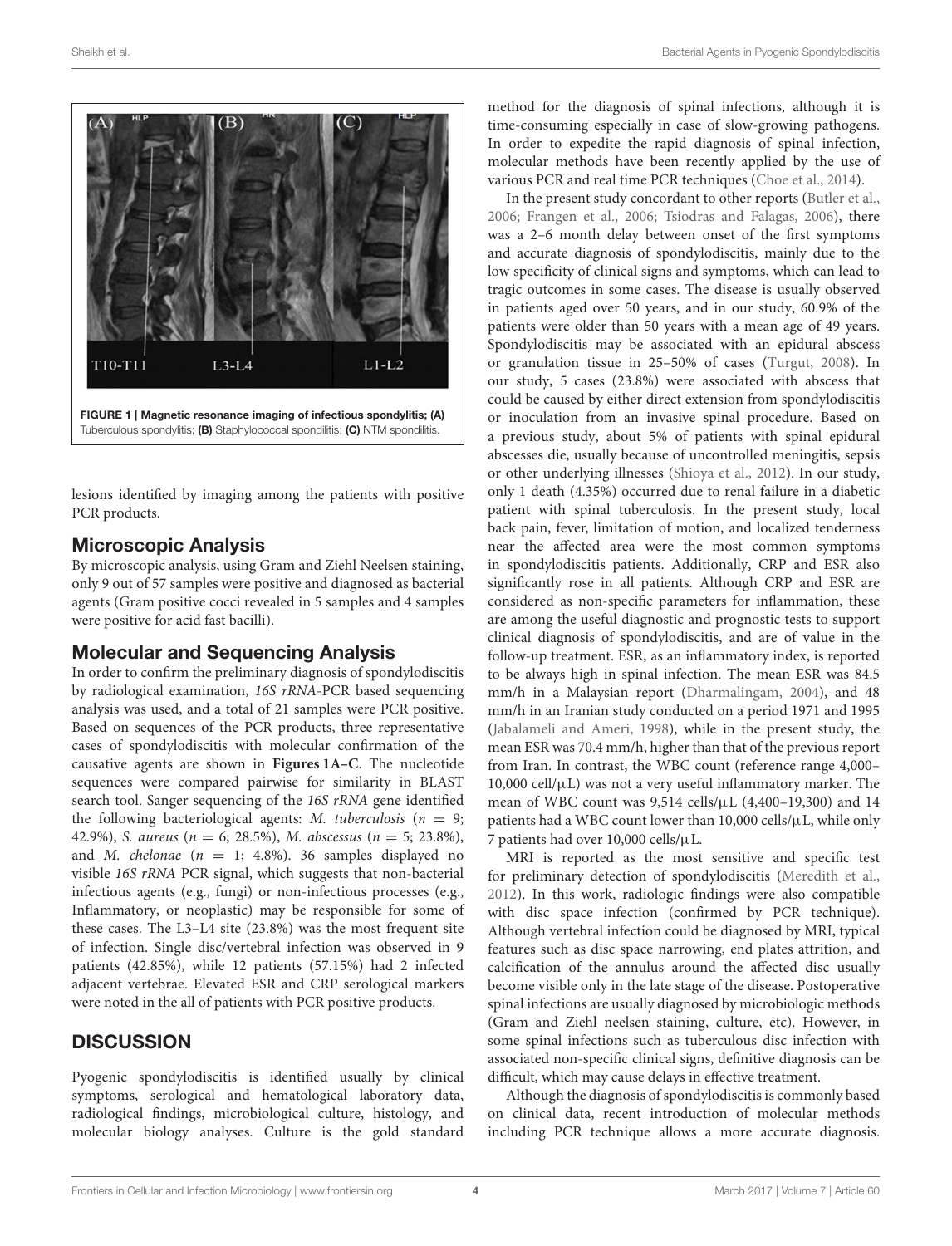<span id="page-4-0"></span>

|                          |                                                              |                               |                                                                                                                                                                                                                                                                                                                                                                                  | TABLE 1   Clinical feature of 21 pyogenic spondylodiscitis patients confirmed by 16S rRNA PCR. |                                                                               |                        |                  |                                      |                        |                 |
|--------------------------|--------------------------------------------------------------|-------------------------------|----------------------------------------------------------------------------------------------------------------------------------------------------------------------------------------------------------------------------------------------------------------------------------------------------------------------------------------------------------------------------------|------------------------------------------------------------------------------------------------|-------------------------------------------------------------------------------|------------------------|------------------|--------------------------------------|------------------------|-----------------|
| $\frac{1}{2}$            | past medical history                                         | close contact<br>Tuberculosis | Previous<br>Surgery                                                                                                                                                                                                                                                                                                                                                              | Direct microbiologic<br>exam of stained<br>smears                                              | Clinical data                                                                 | Involvement<br>Site of | WBC <sup>a</sup> | <b>ESR</b> <sup>b</sup> Mm/h         | CRP <sup>C</sup> Mg/dl | Organism        |
| LO                       | pold                                                         | $\overline{\phantom{a}}$      | J.                                                                                                                                                                                                                                                                                                                                                                               | Gram positive cocci                                                                            | Fever and limitation of motion, Sacroiliac<br>abscess                         | Sacroiliac             | 14,700           | 135                                  | $\supseteq$            | S. aureus       |
| $\overline{\phantom{a}}$ | Renal failure                                                | $^{+}$                        | $\begin{array}{c} \end{array}$                                                                                                                                                                                                                                                                                                                                                   | $\bar{1}$                                                                                      | Hemiparesis and weight loss, epidural and<br>paravertebral abscess            | T4-T5                  | 4,400            | 108                                  | $\ddot{4}$             | M. tuberculosis |
|                          | Addicts                                                      | $^+$                          | $\mathsf{I}$                                                                                                                                                                                                                                                                                                                                                                     | Acid fast bacilli                                                                              | Low back pain                                                                 | $\mathbb{C}$           | 7,600            | 102                                  | T                      | M. abscessus    |
| Ξ                        | Diabetes, Renal failure                                      | $\mathsf I$                   | $\mathbf{I}$                                                                                                                                                                                                                                                                                                                                                                     | Acid fast bacilli                                                                              | Low back pain                                                                 | $\overline{4}$         | 12,800           | $\approx$                            | Ξ                      | M. abscessus    |
| $\overline{4}$           | Pulmonary Tuberculosis                                       | J.                            | $\mathbf{I}$                                                                                                                                                                                                                                                                                                                                                                     | $\begin{array}{c} \hline \end{array}$                                                          | Low back pain                                                                 | $L3-L4$                | 6,700            | $\frac{1}{10}$                       | $\circ$                | M. tuberculosis |
| $\frac{5}{1}$            | Hypertension                                                 | $\hspace{0.1mm} +$            | $\overline{\phantom{a}}$                                                                                                                                                                                                                                                                                                                                                         | $\mathsf I$                                                                                    | Local tenderness                                                              | $\tilde{E}$            | 8,900            | 45                                   | $\mathbf{I}$           | M. tuberculosis |
| $\overline{\phantom{a}}$ | metastatic lung cancer<br>Diabetes melitus,                  | J.                            | J.                                                                                                                                                                                                                                                                                                                                                                               | $\bar{\rm I}$                                                                                  | Low back pain                                                                 | $\mathfrak{S}$         | 7,800            | $\overline{C}$                       | 47                     | M. abscessus    |
| $\overline{\mathcal{L}}$ |                                                              | ı                             | $^{+}$                                                                                                                                                                                                                                                                                                                                                                           | Gram positive cocci                                                                            | Fever and Low back pain                                                       | 5                      | 10,400           | $\frac{8}{2}$                        | 57                     | S. aureus       |
| $\mathbb{S}^2$           | Hypertension                                                 | J.                            | J.                                                                                                                                                                                                                                                                                                                                                                               | $\mathbf{I}$                                                                                   | Fever and Low back pain, AFB positive, drug<br>hepatitis                      | $L5 - T12$             | 11,600           | $\degree$                            | 89                     | M. tuberculosis |
| 27                       |                                                              | $^+$                          | $^+$                                                                                                                                                                                                                                                                                                                                                                             | Gram positive cocci                                                                            | Low back pain, Paravertebral abscess                                          | $L3 - L4$              | 7,900            | 88                                   | $\frac{5}{1}$          | S. aureus       |
| $_{28}$                  |                                                              | $\mathbf{I}$                  | $^{+}$                                                                                                                                                                                                                                                                                                                                                                           | Gram positive cocci                                                                            | Low back pain, weight loss, fever                                             | $L3-L4$                | 19,300           | $\overline{\widetilde{\varepsilon}}$ | $\overline{4}$         | S. aureus       |
| $\overline{5}$           | Extrapulmonary<br>Tuberculosis,<br>Rhinoplasty               | J.                            | $\overline{\phantom{a}}$                                                                                                                                                                                                                                                                                                                                                         | $\bar{1}$                                                                                      | Local tenderness                                                              | $\mathfrak{S}$         | 8,500            | 88                                   | J.                     | M. tuberculosis |
| 88                       | Pulmonary Tuberculosis<br>Diabetes melitus, IHD <sup>e</sup> | $\mathsf{I}$                  | T                                                                                                                                                                                                                                                                                                                                                                                | $\bar{\rm I}$                                                                                  | Low back pain                                                                 | $L3 - L4$              | 9,800            | 89                                   | $\mathsf I$            | M. tuberculosis |
| 86                       | Pulmonary Tuberculosis                                       | $\mathsf{I}$                  | $\mathsf{I}$                                                                                                                                                                                                                                                                                                                                                                     | Acid fast bacilli                                                                              | Low back pain                                                                 | $L4 - L5$              | 8,500            | 78                                   | Ξ                      | M. tuberculosis |
| 22                       | 오                                                            | $\overline{\phantom{a}}$      | $\overline{\phantom{a}}$                                                                                                                                                                                                                                                                                                                                                         | Gram positive cocci                                                                            | Local tenderness                                                              | $L2 - L3$              | 6,500            | 89                                   | $\tilde{c}$            | S. aureus       |
| $\triangleq$             | <b>Diabetes</b>                                              | $\hspace{0.1mm} +$            | I                                                                                                                                                                                                                                                                                                                                                                                | Acid fast bacilli                                                                              | Low back pain                                                                 | $L4 - L5$              | 5,200            | $\overline{5}$                       | $\overline{C}$         | M. abscessus    |
| $\ddot{4}$               | $\overline{1}$                                               | $^{+}$                        | $\,$ I                                                                                                                                                                                                                                                                                                                                                                           | $\bar{\phantom{a}}$                                                                            | Fever and cough and dyspnea, Paravertebral<br>abscess, Lower thoracic abscess | $\overline{z}$         | 7,900            | 54                                   | 89                     | M. tuberculosis |
| 45                       | Appendicitis, AKI <sup>f</sup><br>Hypertension,              | $\overline{\phantom{a}}$      | $^{+}$                                                                                                                                                                                                                                                                                                                                                                           | $\begin{array}{c} \end{array}$                                                                 | Fever and hemiparesis and low back pain                                       | $\overline{4}$         | 9,300            | $\frac{4}{6}$                        | 42                     | S. aureus       |
| 48                       |                                                              | $\mathsf{I}$                  | ı                                                                                                                                                                                                                                                                                                                                                                                | $\mathsf I$                                                                                    | Fever and low back pain, Paraspinal abscess                                   | $L3 - L4$              | 10,400           | 77                                   | 25                     | M. abscessus    |
| 57                       | T                                                            | $\mathsf I$                   | $\begin{array}{c} \rule{0pt}{2.5ex} \rule{0pt}{2.5ex} \rule{0pt}{2.5ex} \rule{0pt}{2.5ex} \rule{0pt}{2.5ex} \rule{0pt}{2.5ex} \rule{0pt}{2.5ex} \rule{0pt}{2.5ex} \rule{0pt}{2.5ex} \rule{0pt}{2.5ex} \rule{0pt}{2.5ex} \rule{0pt}{2.5ex} \rule{0pt}{2.5ex} \rule{0pt}{2.5ex} \rule{0pt}{2.5ex} \rule{0pt}{2.5ex} \rule{0pt}{2.5ex} \rule{0pt}{2.5ex} \rule{0pt}{2.5ex} \rule{0$ | $\mathsf I$                                                                                    | Fever and low back pain                                                       | $L1-L2$                | 11,900           | $\ensuremath{\mathcal{S}}\xspace$    | $^{28}$                | M.chelonea      |
| 57                       | $\begin{array}{c} \end{array}$                               | J                             | J                                                                                                                                                                                                                                                                                                                                                                                | $\mathsf I$                                                                                    | Low back pain, spasticity and limitation of<br>motion                         | $T10-T11$              | 9,700            | 54                                   | Ξ                      | M. tuberculosis |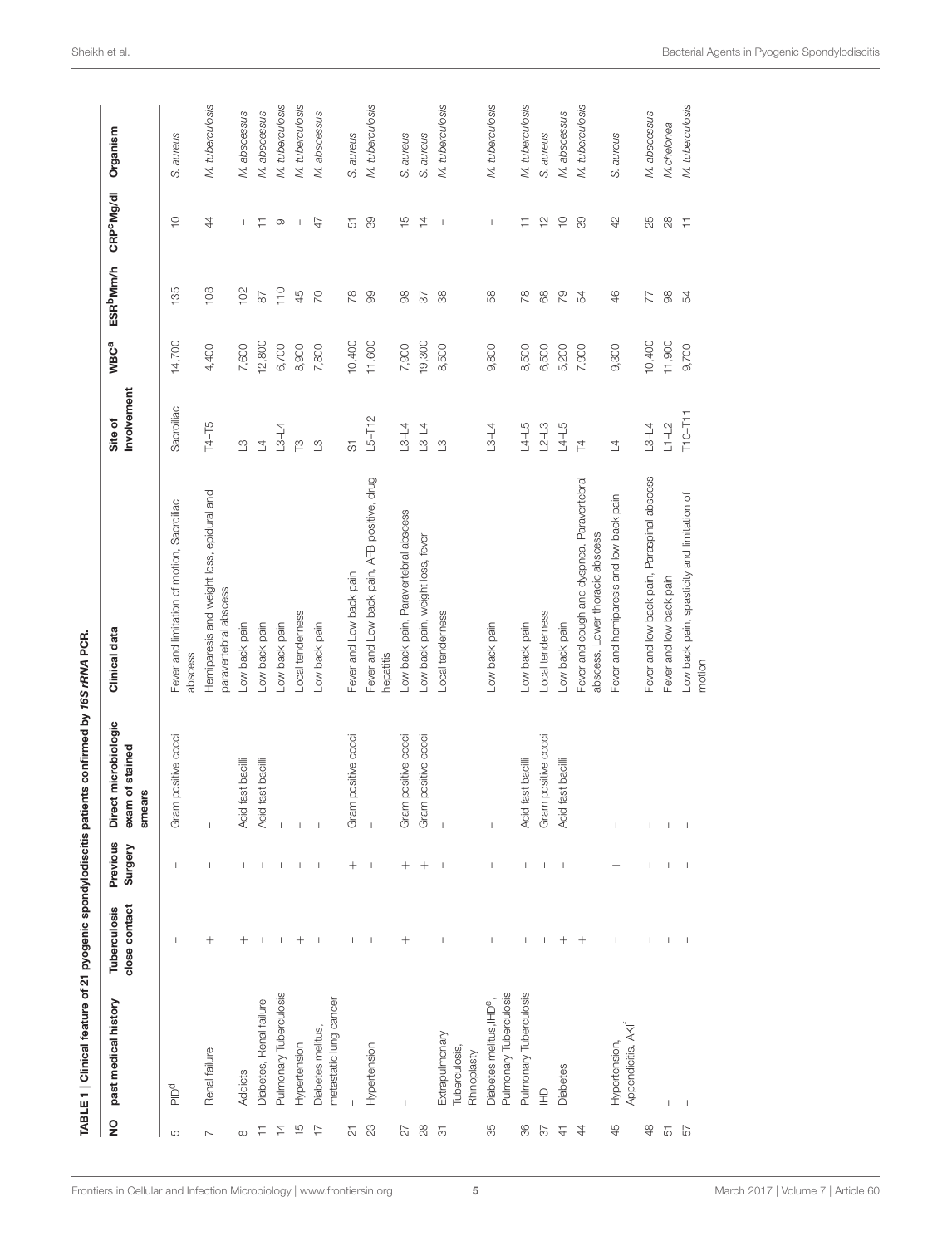



<span id="page-5-0"></span>Therefore, in this work, amplification by PCR was performed on 16S rDNA universal target genes. Species identification relied on the amplicon sequencing and comparison with templates from Gen-Bank. The results from PCR method revealed the detection of causative bacteria in 21 out of 57 biopsy samples with M. tuberculosis as the major isolated organism (42.9%). The aim of this study was to identify potential bacterial causative agents in pyogenic spondylodiscitis, so for the remaining 36 PCR negative samples, alternative diagnoses are non-bacterial infections that could be related to fungi, protozoa, etc, as well as non-infectious etiologies (i.e., inflammatory and neoplastic). Among 9 PCR-positive cases of M. tuberculosis, 4 had past history of tuberculosis (TB), and another 4 had close contact with a TB patient. Spinal TB could result from a primary pulmonary infection or continuous contact with a TB source. In our study, only 5 samples were identified as Gram positive cocci on microscopic examination, which were later confirmed by PCR method and identified as S. aureus. Moreover, 4 samples with positive Ziehl Neelsen staining representing acid fast bacilli were later confirmed by PCR method as 3 cases of spinal infection involving non-tuberculous mycobacteria (NTM), and 1 case of spinal TB infection.

Extrapulmonary tuberculosis (EPTB) constitutes about 15–20% of all cases of TB, and although the exact incidence of bone TB is unknown, it is estimated that spinal TB accounts for 1–5% of all TB cases [\(Cebrian Parra et al., 2012\)](#page-6-2). Bone TB is probably the most common EPTB, which could affect any part of the spine and skeletal system [\(Agrawal et al., 2010\)](#page-6-21). TB is an endemic and prevalent infectious disease in Khuzestan, Iran, and in our study M. tuberculosis was also the most common cause of spinal infections (42.9%). EPTB infections are usually more common among AIDS patients, but in our study, none of the patients had HIV/AIDS. Instead, the 9 positive samples for M. tuberculosis were recovered from 3 cases (33.3%) with pulmonary TB, 1 case with spinal TB, 1 case with diabetes mellitus and 1 case with renal failure (each representing 11.11%). According to the literature, spinal TB mostly affects the thoracic spine and less often the lumbar spine [\(Hong et al., 2009\)](#page-6-22). However, in the present study, thoracic and lumbar vertebrae were approximately involved equally by M. tuberculosis.

NTMs can be rarely involved in vertebral osteomyelitis and are frequently associated with surgical procedures as well as environmental contamination of microbiologic specimens. In a literature review [\(Petitjean et al., 2004\)](#page-6-23) that was performed on spinal infections between 1965 and December 2003, Mycobacterium avium complex was the most frequent NTM encountered in these infections. However, other NTMs including M. xenopi, M. fortuitum, and M. abscessus were also detected [\(Petitjean et al., 2004\)](#page-6-23). In the present study, M. abscessus with a rate of 28.6% was the most frequently detected NTM and half of the patients infected with this mycobacterium had diabetes as a potential predisposing factor.

In the present study, the lower lumbar vertebrae were most frequently involved in spondylitispatients, and the most frequent manifestations of spondylodiscitis were seen in lumbar region (66.7%), and less frequently in the thoracic area (19%). An abscess (Paravertebral, spinal and epidural) was reported in 5 (23.8%) cases. In a study conducted by [\(Devkota et al., 2014\)](#page-6-24), L4–L5 level was the most frequent site of pyogenic discitis, while in our study L3–L4 site represented the most common level of infection noticed in 5 cases (23.8%), which was similar to the findings reported by other investigators [\(Jabalameli and Ameri, 1998;](#page-6-20) [Hadadi et al., 2010\)](#page-6-25). Involvement of this site is believed to be due to the relatively large vertebral body and disc space. Additionally, in our study, multiple-level skip lesions (combinations) were seen in 2 cases and also, simultaneous involvement of 2 vertebrae was identified in 12 cases, whereas single vertebral involvement was seen in 9 cases.

In previous studies S. aureus was reported as the predominant pathogen for spondylodiscitis [\(Ross and Fleming, 1976;](#page-6-26) [Collert,](#page-6-27) [1977\)](#page-6-27), while our findings showed a higher detection rate of M. tuberculosis. Among 6 staphylococcal spondylodiscitis infections, 4 cases (67%) occurred following posterior spinal surgery. Therefore, this infection could be relatively commonly introduced as a postoperative surgical site infection.

Our findings highlight the sensitivity and specificity of DNA-based diagnostic methods and their contribution to the identification of bacterial pathogens in spondylodiscitis. Molecular analysis can be regarded as a useful adjunct to culture rather than a substitute for it. It can confirm culture results when a rare or atypical pathogenic agent is found, exclude an intercurrent sample contamination, and rapidly recognize nongrowing or fastidious pathogens.

In conclusion, based on the findings of our study, patients with lower back pain and tenderness followed by systemic symptoms such as low grade fever with a rise in hematological inflammatory markers should be suspected of having pyogenic spondylodiscitis. In addition, microbiological and molecular methods and MRI proved to be vital components for the diagnosis of pyogenic spondylodiscitis. These findings may be further enhanced by the clinical application of 16S rRNA sequencing as a diagnostic tool for pyogenic spondylodiscitis. The rapid turnaround time of 16S rRNA PCR and sequencing submission and results are likely to decrease the time to diagnosis and improve the therapeutic management of these infections, as appropriate antibiotic therapy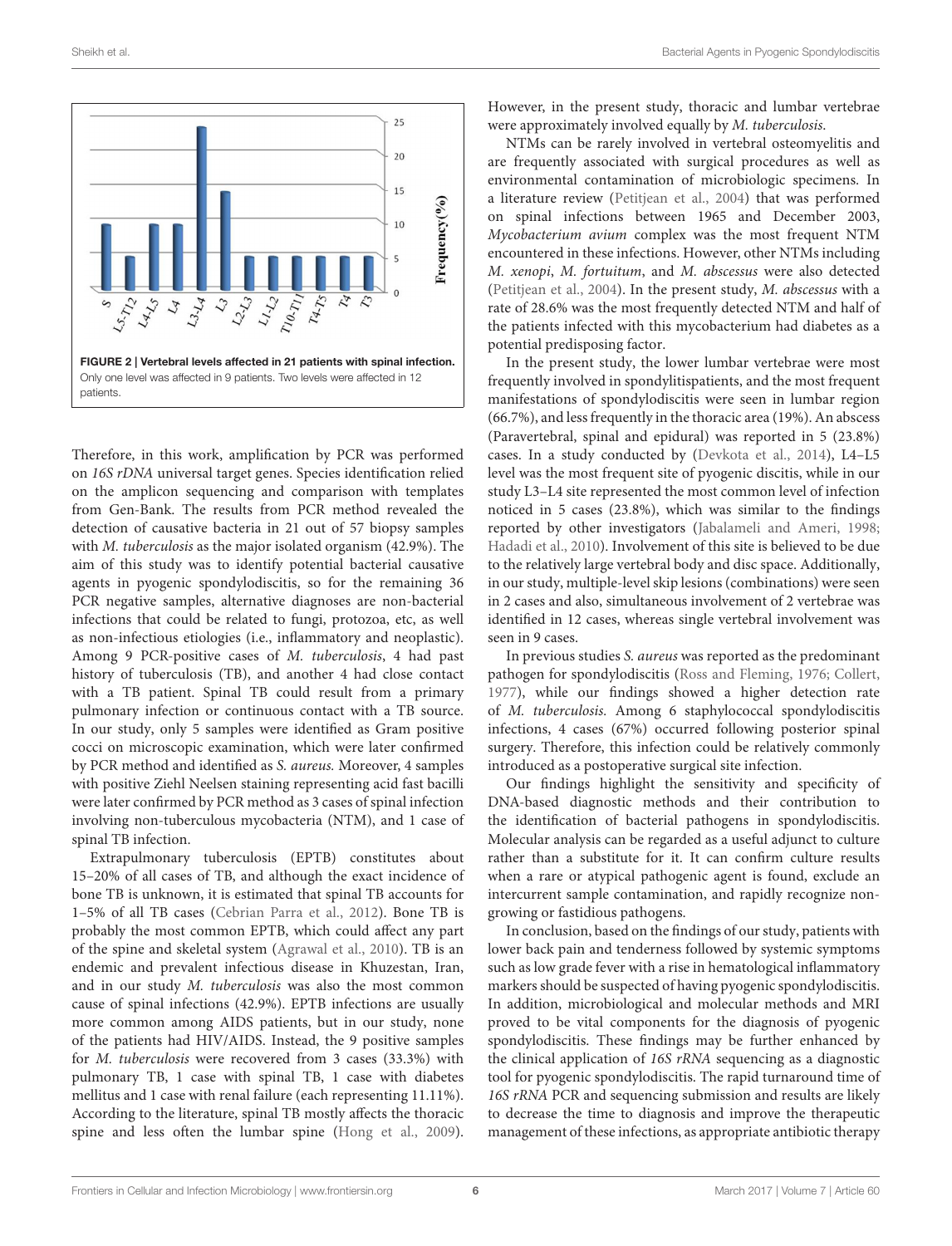should ideally be initiated after a definitive etiological diagnosis is made. Although S. aureus and M. tuberculosis were the most common causes of spinal infection, other infectious agents should also be considered.

#### ETHICS STATEMENT

The initial proposal of the work was discussed and approved on session dated March 21th, 2014, in the University high research and ethics combined committee and has been double approved in Infectious and Tropical Diseases Research Center and was financially supported by Research affairs (OG.92137), Ahvaz Jundishapur University of Medical Sciences, Ahvaz,

#### **REFERENCES**

- <span id="page-6-21"></span>Agrawal, V., Patgaonkar, P. R., and Nagariya, S. P. (2010). Tuberculosis of spine. J. Craniovertebr. Junction Spine 1, 74–85. doi: [10.4103/0974-8237.77671](https://doi.org/10.4103/0974-8237.77671)
- <span id="page-6-7"></span>Butler, J. S., Shelly, M. J., Timlin, M., Powderly, W. G., and O' Byrne, J. M. (2006). Non-tuberculous pyogenic spinal infection inadults: a 12 year experience from a tertiary referral center. Spine 31, 2695–2700. doi: [10.1097/01.brs.0000244662.78725.37](https://doi.org/10.1097/01.brs.0000244662.78725.37)
- <span id="page-6-2"></span>Cebrian Parra, J. L., Saez-Arenillas Martin, A., Urda Martinez-Aedo, A. L., Soler Ivanez, I., Agreda, E., and Lopez-Duran Stern, L. (2012). Management of infectious discitis. Outcome in one hundred and eight patients in a University Hospital. Int Orthop. 36, 239–244. doi: [10.1007/s00264-011-1445-x](https://doi.org/10.1007/s00264-011-1445-x)
- <span id="page-6-6"></span>Chelsom, J., and Solberg, C. O. (1998). Vertebral osteomyelitis at a Norwegian university hospital 1987-97: clinical features, laboratory findings and outcome. Scand. J. Infect. Dis[. 30, 147–151. doi: 10.1080/0036554987500](https://doi.org/10.1080/003655498750003537) 03537
- <span id="page-6-16"></span>Choe, H., Aota, Y., Kobayashi, N., Nakamura, Y., Wakayama, Y., Inaba, Y., et al. (2014). Rapid sensitive molecular diagnosis of pyogenic spinal infections using methicillin-resistant Staphylococcus-specific polymerase chain reaction and 16S ribosomal RNA gene-based universal polymerase chain reaction. Spine J. 14, 255–262. doi: [10.1016/j.spinee.2013.10.044](https://doi.org/10.1016/j.spinee.2013.10.044)
- <span id="page-6-27"></span>Collert, S. (1977). Osteomyelitis of the spine. Acta Orthop. Scand. 48, 283–290 doi: [10.3109/17453677708988770](https://doi.org/10.3109/17453677708988770)
- <span id="page-6-24"></span>Devkota, P., Krishnakumar, R., and Renjith kumar, J. (2014). Surgical management of pyogenic discitis of lumbar region. Asian Spine J. 8, 177–182. doi: [10.4184/asj.2014.8.2.177](https://doi.org/10.4184/asj.2014.8.2.177)
- <span id="page-6-19"></span>Dharmalingam, M. (2004). Tuberculosis of the spine the Sabah experience. [Epidemiology, treatment and results.](https://doi.org/10.1016/j.tube.2003.08.008) Tuberculosis 84, 24–28. doi: 10.1016/ j.tube.2003.08.008
- <span id="page-6-1"></span>Duarte, R. M., and Vaccaro, A. R. (2013). Spinal infection: state of the art and management algorithm. Eur. Spine J. [22, 2787–2799. doi: 10.1007/s00586-](https://doi.org/10.1007/s00586-013-2850-1) 013-2850-1
- <span id="page-6-17"></span>Frangen, T. M., Kalicke, T., Gottwald, M., Andereya, S., Andress, H. J., Russe, O. J., et al. (2006). Surgical management of spondylodiscitis. Ananalysis of 78 cases. Unfallchirurg 109, 743–753. doi: [10.1007/s00113-006-1084-7](https://doi.org/10.1007/s00113-006-1084-7)
- <span id="page-6-12"></span>Glaudemans, A. W., Quintero, A. M., and Signore, A. (2012). PET/MRI in infectious and inflammatory diseases: will it be a useful improvement? Eur. J. Nucl. Med. Mol. Imaging 39, 745–749. doi: [10.1007/s00259-012-2060-9](https://doi.org/10.1007/s00259-012-2060-9)
- <span id="page-6-4"></span>Gouliouris, T., Aliyu, S. H., and Brown, N. M. (2010). Spondylodiscitis: update on diagnosis and management. J. Antimicrob. Chemother. 65, 11–24. doi: [10.1093/jac/dkq303](https://doi.org/10.1093/jac/dkq303)
- <span id="page-6-8"></span>Govender, S. (2005). Spinal infections. J. Bone Joint Surg. 87, 1454–1458. doi: [10.1302/0301-620X.87B11.16294](https://doi.org/10.1302/0301-620X.87B11.16294)
- <span id="page-6-25"></span>Hadadi, A., Rasoulinejad, M., Khashayar, P., Mosavi, M. and Maghighi Morad, M. (2010). Osteoarticular tuberculosis in Tehran, Iran: a 2-year study. Clin. Microbiol. Infect. 16, 1270–1273. doi: [10.1111/j.1469-0691.2009.03082.x](https://doi.org/10.1111/j.1469-0691.2009.03082.x)
- <span id="page-6-11"></span>Hamdan, T. A. (2012). Postoperative disc space infection after discectomy: a report on thirty-five patients. Int. Orthop. 36, 445–450. doi: [10.1007/s00264-011-1430-4](https://doi.org/10.1007/s00264-011-1430-4)

Iran. Patients before the survey, completed consent form to participate in the study. There was not any additional considerations.

## AUTHOR CONTRIBUTIONS

Molecular genetic studies, designing, and writing of the manuscript carried out by AS, AK, and HG also participated in the primers sequence alignment and drafted the manuscript. HG, MH, RN, AM, AT, MC, RR, MH, and SA carried out specimen collection, phonotypical and molecular methods and primers sequence alignment. Also all authors read and approved the final manuscript.

- <span id="page-6-22"></span>Hong, S. H., Choi, J. Y., Lee, J. W., Kim, N. R., Choi, J. A., and Kang, H. S. (2009). MR imaging assessment of the spine: infection or an imitation? Radiographics. 29, 599–613. doi: [10.1148/rg.292085137](https://doi.org/10.1148/rg.292085137)
- <span id="page-6-20"></span>Jabalameli, M., and Ameri, E. (1998). Bone and joint tuberculosis, review of the patients treated in the Shafa Yahiaian Hospital, 1350–1374. TUMJ 56, 62–66.
- <span id="page-6-15"></span>Jeon, Y. S., Chung, H., Park, S., Hur, I., Lee, J. H., and Chun, J. (2005). JPHYDIT: A JAVA-based integrated environment for molecular phylogeny of ribosomal RNA sequences. Bioinformatics 21, 3171–3173. doi: [10.1093/bioinformatics/bti463](https://doi.org/10.1093/bioinformatics/bti463)
- <span id="page-6-9"></span>Kobayashi, N., Bauer, T. W., Togawa, D., Lieberman, I. H., Sakai, H., Fujishiro, T., et al. (2005). Amolecular gram stain using broad range PCR and pyrosequencing technology: a potentially useful tool for diagnosing orthopaedic infections. Diagn. Mol. Pathol. [14, 83–89. doi: 10.1097/01.pas.](https://doi.org/10.1097/01.pas.0000162753.38284.1a) 0000162753.38284.1a
- <span id="page-6-10"></span>Kobayashi, N., Inaba, Y., Choe, H., Iwamoto, N., Ishida, T., Yukizawa, Y., et al. (2009). Rapid and sensitive detection of methicillin resistant Staphylococcus periprosthetic infections using real-time polymerase chain reaction. Diagn. Microbiol. Infect. Dis. [64, 172–176. doi: 10.1016/j.diagmicrobio.2009.](https://doi.org/10.1016/j.diagmicrobio.2009.01.033) 01.033
- <span id="page-6-0"></span>Lecouvet, F., Irenge, L., Vandercam, B., Nzeusseu, A., Hamels, S., and Gala, J. L. (2004). The etiologic diagnosis of infectious discitis is improved by amplification-based DNA analysis. Arthritis Rheum. 50, 2985–2994. doi: [10.1002/art.20462](https://doi.org/10.1002/art.20462)
- <span id="page-6-13"></span>Lee, K. Y. (2014). Comparison of pyogenic spondylitis and tuberculous spondylitis. Asian Spine J. 8, 216–223. doi: [10.4184/asj.2014.8.2.216](https://doi.org/10.4184/asj.2014.8.2.216)
- <span id="page-6-3"></span>Lopez-Duran Stern, L., and Leon Serrano, C. (2012). Infections of the spine are still a great problem. Int. Orthop. [36, 217–219. doi: 10.1007/s00264-012-](https://doi.org/10.1007/s00264-012-1504-y) 1504-y
- <span id="page-6-5"></span>Meredith, D. S., Kepler, C. K., Huang, R. C., Brause, B. D., and Boachie-Adjei, O. (2012). Postoperative infections of the lumbar spine presentation and management. Int. Orthop. [36, 439–444. doi: 10.1007/s00264-011-](https://doi.org/10.1007/s00264-011-1427-z) 1427-z
- <span id="page-6-23"></span>Petitjean, G., Fluckiger, U., Scharen, S., and Laifer, G. (2004). Vertebral osteomyelitis caused by non-tuberculous mycobacteria. Clin. Microbiol. Infect. [10, 951–953. doi: 10.1111/j.1469-0691.2004.](https://doi.org/10.1111/j.1469-0691.2004.00949.x) 00949.x
- <span id="page-6-14"></span>Rogall, T., Flohr, T., and Bottger, E. C. (1990). Differentiation of Mycobacterium species by direct sequencing of amplified DNA. J. Gen. Microbiol. 136, 1915–1920. doi: [10.1099/00221287-136-9-1915](https://doi.org/10.1099/00221287-136-9-1915)
- <span id="page-6-26"></span>Ross, P. M., and Fleming, J. L. (1976). Vertebral body osteomyelitis: spectrum and natural history: a prospective study of 37 cases. Clin. Orthop. Relat. Res. [118, 190–198. doi: 10.1097/00003086-197607000-](https://doi.org/10.1097/00003086-197607000-00036) 00036
- <span id="page-6-18"></span>Shioya, N., Ishibe, Y., Kan, S., Masuda, T., Matsumoto, N., Takahashi, G., et al. (2012). Sternoclavicular joint septic arthritis following paraspinal muscle abscess and septic lumbar spondylodiscitis with epidural abscess in a patient with diabetes: a case report. BMC Emerg. Med. 12:7. doi: [10.1186/1471-227X-12-7](https://doi.org/10.1186/1471-227X-12-7)